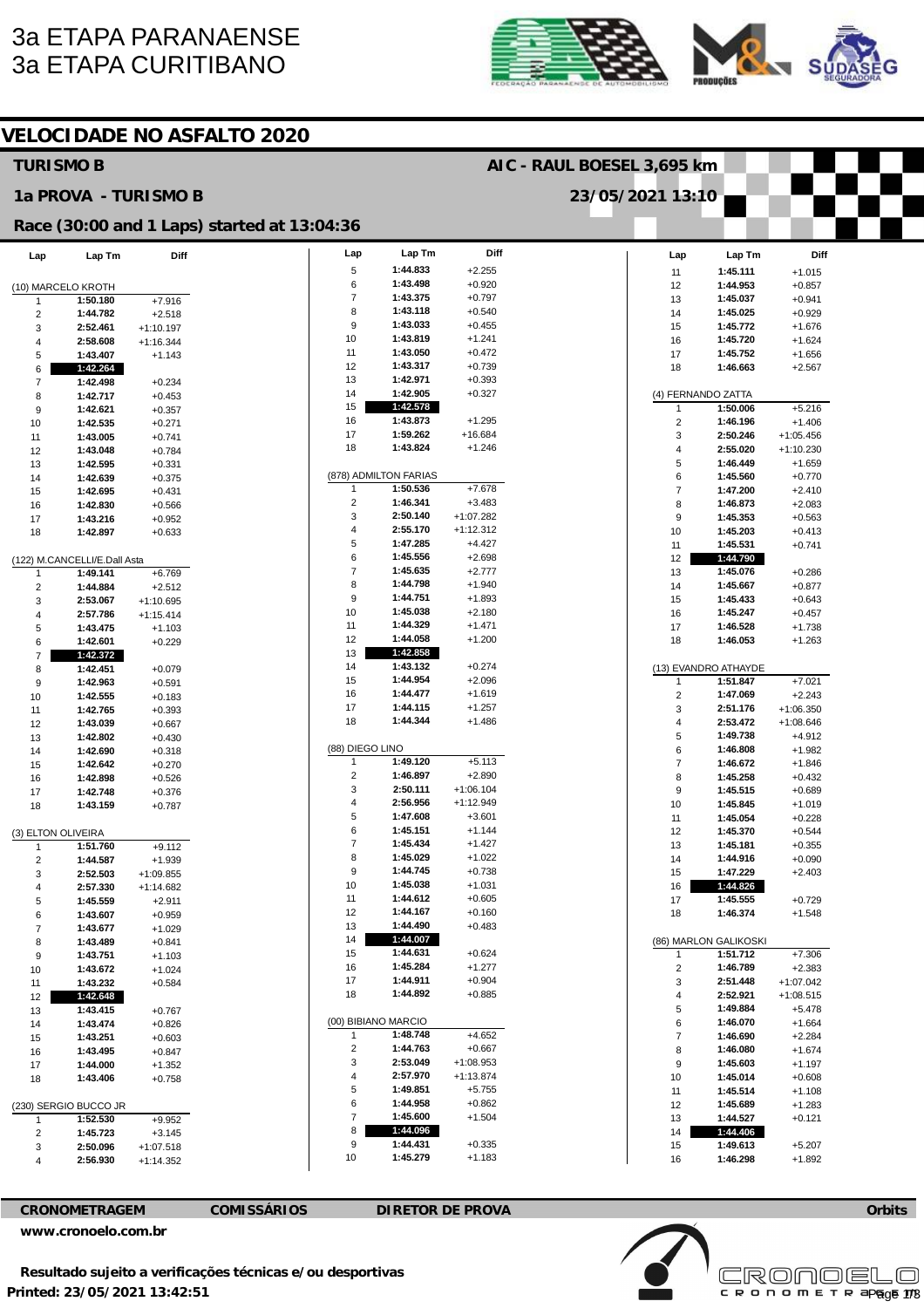# 3a ETAPA PARANAENSE 3a ETAPA CURITIBANO





**Orbits** 

Page 2/3

**Licensed to: Cronoelo** 

|                              |                                 |                         | <b>VELOCIDADE NO ASFALTO 2020</b>           |                            |                          |                         |  |                         |                         |                            |  |
|------------------------------|---------------------------------|-------------------------|---------------------------------------------|----------------------------|--------------------------|-------------------------|--|-------------------------|-------------------------|----------------------------|--|
| <b>TURISMO B</b>             |                                 |                         |                                             | AIC - RAUL BOESEL 3,695 km |                          |                         |  |                         |                         |                            |  |
|                              | 1a PROVA - TURISMO B            |                         |                                             | 23/05/2021 13:10           |                          |                         |  |                         |                         |                            |  |
|                              |                                 |                         | Race (30:00 and 1 Laps) started at 13:04:36 |                            |                          |                         |  |                         |                         |                            |  |
| Lap                          | Lap Tm                          | Diff                    |                                             | Lap                        | Lap Tm                   | Diff                    |  | Lap                     | Lap Tm                  | Diff                       |  |
| 17                           | 1:45.464                        | $+1.058$                |                                             | 3                          | 2:50.634                 | $+1:05.254$             |  | 9                       | 1:48.143                | $+0.639$                   |  |
| 18                           | 1:44.708                        | $+0.302$                |                                             | 4<br>5                     | 2:54.449<br>1:48.740     | $+1:09.069$<br>$+3.360$ |  | 10<br>11                | 1:47.814<br>1:47.943    | $+0.310$<br>$+0.439$       |  |
|                              | (74) ROBERTO BARBOZA            |                         |                                             | 6                          | 1:48.954                 | $+3.574$                |  | 12                      | 1:47.504                |                            |  |
| 1                            | 1:50.959                        | $+5.977$                |                                             | $\overline{7}$             | 1:47.753                 | $+2.373$                |  | 13                      | 1:47.534                | $+0.030$                   |  |
| $\overline{2}$               | 1:47.102                        | $+2.120$                |                                             | 8                          | 1:45.884                 | $+0.504$                |  | 14                      | 1:47.734                | $+0.230$                   |  |
| 3                            | 2:51.508                        | $+1:06.526$             |                                             | 9                          | 1:45.380                 |                         |  | 15                      | 1:48.776                | $+1.272$                   |  |
| 4                            | 2:52.565                        | $+1:07.583$             |                                             | 10<br>11                   | 1:45.508<br>1:47.522     | $+0.128$<br>$+2.142$    |  | 16<br>17                | 1:48.849<br>1:48.295    | $+1.345$                   |  |
| 5<br>6                       | 1:48.948<br>1:46.017            | $+3.966$<br>$+1.035$    |                                             | 12                         | 1:45.503                 | $+0.123$                |  | 18                      | 1:48.668                | $+0.791$<br>$+1.164$       |  |
| $\overline{7}$               | 1:46.857                        | $+1.875$                |                                             | 13                         | 1:45.671                 | $+0.291$                |  |                         |                         |                            |  |
| 8                            | 1:46.002                        | $+1.020$                |                                             | 14                         | 1:45.772                 | $+0.392$                |  |                         | (28) NARCISO VERZA      |                            |  |
| 9                            | 1:45.573                        | $+0.591$                |                                             | 15                         | 1:48.725                 | $+3.345$                |  | 1                       | 1:52.284                | $+6.246$                   |  |
| 10                           | 1:45.251                        | $+0.269$                |                                             | 16                         | 1:47.040                 | $+1.660$                |  | $\overline{\mathbf{c}}$ | 1:47.950                | $+1.912$                   |  |
| 11                           | 1:44.982                        |                         |                                             | 17<br>18                   | 1:45.552<br>1:48.229     | $+0.172$<br>$+2.849$    |  | 3                       | 2:51.559                | $+1:05.521$                |  |
| 12                           | 1:45.100                        | $+0.118$                |                                             |                            |                          |                         |  | 4<br>5                  | 2:50.540<br>1:49.904    | $+1:04.502$<br>$+3.866$    |  |
| 13<br>14                     | 1:45.224<br>1:47.472            | $+0.242$<br>$+2.490$    |                                             | (5) RENAN PESSIN           |                          |                         |  | 6                       | 1:49.717                | $+3.679$                   |  |
| 15                           | 1:46.219                        | $+1.237$                |                                             | $\mathbf{1}$               | 1:54.478                 | $+9.852$                |  | p7                      | 2:09.353                | $+23.315$                  |  |
| 16                           | 1:46.561                        | $+1.579$                |                                             | $\overline{2}$             | 1:50.794                 | $+6.168$                |  | 8                       | 1:54.224                | $+8.186$                   |  |
| 17                           | 1:45.934                        | $+0.952$                |                                             | 3                          | 2:48.723                 | $+1:04.097$             |  | 9                       | 1:47.873                | $+1.835$                   |  |
| 18                           | 1:46.087                        | $+1.105$                |                                             | 4                          | 2:48.361                 | $+1:03.735$             |  | 10                      | 1:46.718                | $+0.680$                   |  |
|                              |                                 |                         |                                             | 5                          | 1:49.557                 | $+4.931$                |  | 11                      | 1:46.616                | $+0.578$                   |  |
|                              | (111) DANIEL/Jose CAVASSIN      |                         |                                             | 6<br>$\overline{7}$        | 1:45.717<br>1:46.509     | $+1.091$<br>$+1.883$    |  | 12                      | 1:46.455<br>1:46.628    | $+0.417$                   |  |
| 1                            | 1:50.059                        | $+4.953$                |                                             | 8                          | 1:53.696                 | $+9.070$                |  | 13<br>14                | 1:46.136                | $+0.590$<br>$+0.098$       |  |
| $\overline{\mathbf{c}}$<br>3 | 1:46.400<br>2:50.482            | $+1.294$<br>$+1:05.376$ |                                             | 9                          | 1:47.104                 | $+2.478$                |  | 15                      | 1:47.334                | $+1.296$                   |  |
| 4                            | 2:55.745                        | $+1:10.639$             |                                             | 10                         | 1:45.763                 | $+1.137$                |  | 16                      | 1:46.038                |                            |  |
| 5                            | 1:48.831                        | $+3.725$                |                                             | 11                         | 1:45.981                 | $+1.355$                |  | 17                      | 1:46.349                | $+0.311$                   |  |
| 6                            | 1:45.911                        | $+0.805$                |                                             | 12                         | 1:44.860                 | $+0.234$                |  | 18                      | 1:48.086                | $+2.048$                   |  |
| 7                            | 1:45.269                        | $+0.163$                |                                             | 13                         | 1:44.776                 | $+0.150$                |  |                         |                         |                            |  |
| 8                            | 1:45.641                        | $+0.535$                |                                             | 14                         | 1:44.626                 |                         |  | (50) GEOVANE ITO        |                         |                            |  |
| 9                            | 1:45.254                        | $+0.148$                |                                             | 15                         | 1:46.512                 | $+1.886$                |  | $\mathbf{1}$            | 1:56.216                | $+8.775$                   |  |
| 10                           | 1:46.509                        | $+1.403$                |                                             | 16<br>17                   | 1:45.124<br>1:53.697     | $+0.498$<br>$+9.071$    |  | 2<br>3                  | 1:51.894                | $+4.453$                   |  |
| 11<br>12                     | 1:46.089<br>1:45.106            | $+0.983$                |                                             | 18                         | 1:59.979                 | $+15.353$               |  | $\overline{4}$          | 2:47.775<br>2:48.996    | $+1:00.334$<br>$+1:01.555$ |  |
| 13                           | 1:45.994                        | $+0.888$                |                                             |                            |                          |                         |  | 5                       | 1:50.957                | $+3.516$                   |  |
| 14                           | 1:46.096                        | $+0.990$                |                                             |                            | (70) JULIANO ZATTA       |                         |  | 6                       | 1:49.243                | $+1.802$                   |  |
| 15                           | 1:50.446                        | $+5.340$                |                                             | -1                         | 1:53.499                 | $+5.997$                |  | $\overline{7}$          | 1:48.163                | $+0.722$                   |  |
| 16                           | 1:46.374                        | $+1.268$                |                                             | 2                          | 1:48.776                 | $+1.274$                |  | 8                       | 1:47.441                |                            |  |
| 17                           | 1:47.317                        | +2.211                  |                                             | 3                          | 2:50.706                 | $+1:03.204$             |  | Y                       | 1:48.194                | $+0.753$                   |  |
| 18                           | 1:47.137                        | $+2.031$                |                                             | 4<br>5                     | 2:48.912<br>1:50.228     | $+1:01.410$<br>$+2.726$ |  | 10                      | 1:49.146<br>1:48.307    | $+1.705$                   |  |
|                              |                                 |                         |                                             | 6                          | 1:48.069                 | $+0.567$                |  | 11<br>12                | 1:48.267                | $+0.866$<br>$+0.826$       |  |
| 1                            | (404) DANIEL BENDER<br>1:51.940 | $+6.475$                |                                             | $\overline{7}$             | 1:50.433                 | $+2.931$                |  | 13                      | 1:48.524                | $+1.083$                   |  |
| 2                            | 1:47.589                        | $+2.124$                |                                             | 8                          | 1:48.127                 | $+0.625$                |  | 14                      | 1:51.142                | $+3.701$                   |  |
| 3                            | 2:51.454                        | $+1:05.989$             |                                             | 9                          | 1:48.246                 | $+0.744$                |  | 15                      | 1:49.862                | $+2.421$                   |  |
| 4                            | 2:52.107                        | $+1:06.642$             |                                             | 10                         | 1:47.550                 | $+0.048$                |  | 16                      | 1:50.259                | $+2.818$                   |  |
| 5                            | 1:49.896                        | $+4.431$                |                                             | 11                         | 1:47.502                 |                         |  | 17                      | 1:49.831                | $+2.390$                   |  |
| 6                            | 1:45.913                        | $+0.448$                |                                             | 12                         | 1:48.724<br>1:48.331     | $+1.222$                |  | 18                      | 1:50.553                | $+3.112$                   |  |
| $\overline{7}$               | 1:46.753                        | $+1.288$                |                                             | 13<br>14                   | 1:49.545                 | $+0.829$<br>$+2.043$    |  |                         | (25) GUILHERME NEGRELLO |                            |  |
| 8                            | 1:45.911<br>1:45.465            | $+0.446$                |                                             | 15                         | 1:48.515                 | $+1.013$                |  | 1                       | 1:53.321                | $+8.862$                   |  |
| 9<br>10                      | 1:45.485                        | $+0.020$                |                                             | 16                         | 1:48.247                 | $+0.745$                |  | $\overline{c}$          | 1:45.292                | $+0.833$                   |  |
| 11                           | 1:46.101                        | $+0.636$                |                                             | 17                         | 1:47.782                 | $+0.280$                |  | 3                       | 2:51.310                | $+1:06.851$                |  |
| 12                           | 1:46.573                        | $+1.108$                |                                             | 18                         | 1:48.280                 | $+0.778$                |  | 4                       | 2:54.648                | $+1:10.189$                |  |
| 13                           | 1:46.673                        | $+1.208$                |                                             |                            |                          |                         |  | 5                       | 1:48.316                | $+3.857$                   |  |
| 14                           | 1:46.488                        | $+1.023$                |                                             |                            | (34) I.ALMEIDA/A.Zaiczuk |                         |  | 6                       | 1:47.685                | $+3.226$                   |  |
| 15                           | 1:46.003                        | $+0.538$                |                                             | $\mathbf{1}$               | 1:56.086                 | $+8.582$                |  | $\overline{7}$          | 1:45.408                | $+0.949$                   |  |
| 16                           | 1:46.204                        | $+0.739$                |                                             | $\overline{2}$<br>3        | 1:50.942<br>2:47.928     | $+3.438$<br>$+1:00.424$ |  | 8                       | 1:45.989                | $+1.530$                   |  |
| 17                           | 1:48.231                        | $+2.766$                |                                             | 4                          | 2:48.950                 | $+1:01.446$             |  | 9<br>10                 | 1:45.130<br>1:44.459    | $+0.671$                   |  |
| 18                           | 1:46.542                        | $+1.077$                |                                             | 5                          | 1:52.912                 | $+5.408$                |  | 11                      | 1:45.978                | $+1.519$                   |  |
|                              | (14) JOSEMAR KOROWSKI           |                         |                                             | 6                          | 1:49.767                 | $+2.263$                |  | 12                      | 1:44.641                | $+0.182$                   |  |
| $\mathbf{1}$                 | 1:51.517                        | $+6.137$                |                                             | $\overline{7}$             | 1:50.334                 | $+2.830$                |  | 13                      | 1:45.984                | $+1.525$                   |  |
| 2                            | 1:46.807                        | $+1.427$                |                                             | 8                          | 1:48.903                 | $+1.399$                |  | 14                      | 1:45.217                | $+0.758$                   |  |
|                              |                                 |                         |                                             |                            |                          |                         |  |                         |                         |                            |  |

**CRONOMETRAGEM COMISSÁRIOS DIRETOR DE PROVA** 

**[www.cronoelo.com.br](http://www.cronoelo.com.br)** 

**Printed: 23/05/2021 13:42:51 Resultado sujeito a verificações técnicas e/ou desportivas**